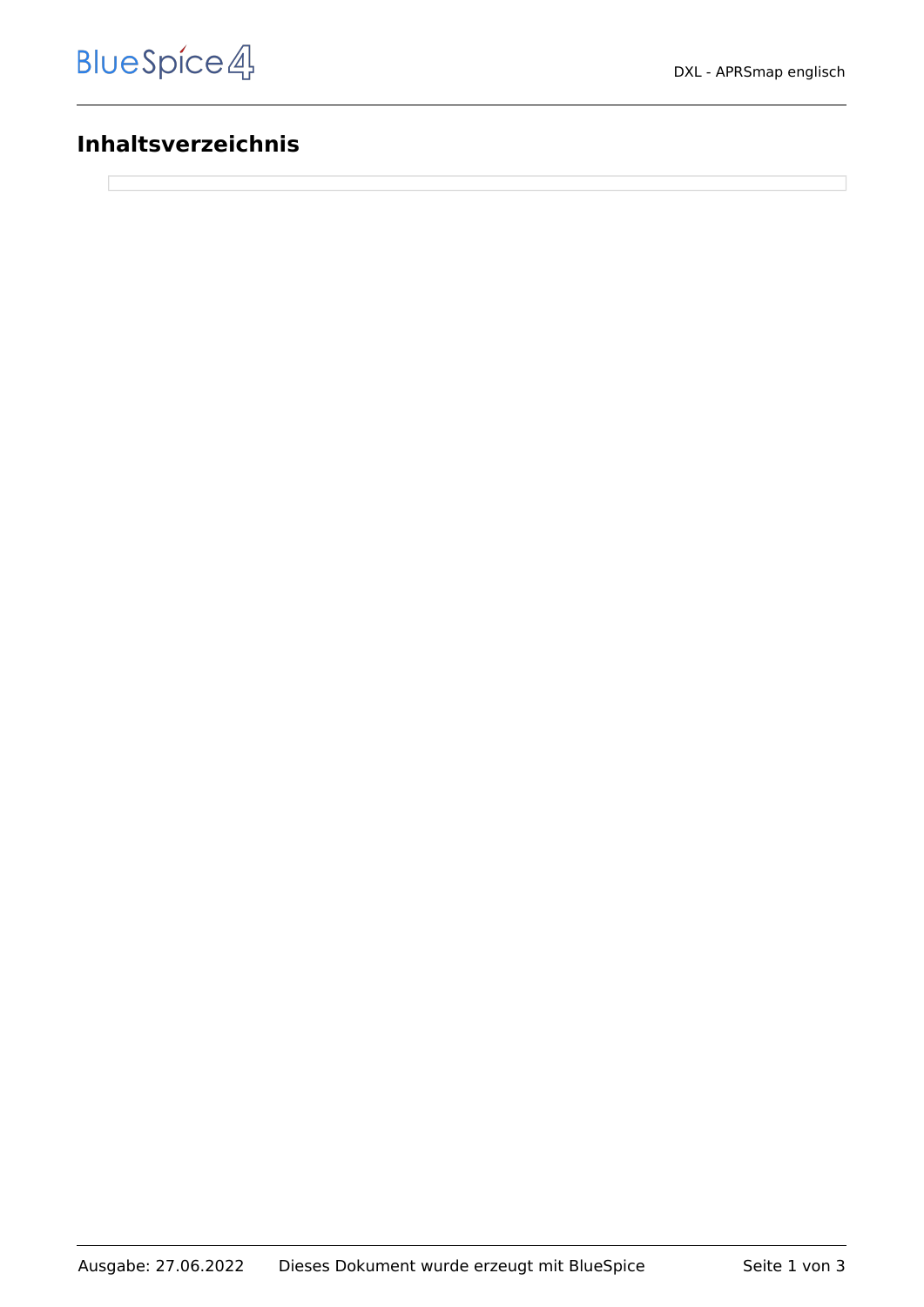# **DXL - APRSmap englisch**

[Versionsgeschichte interaktiv durchsuchen](https://wiki.oevsv.at) [VisuellWikitext](https://wiki.oevsv.at)

## **[Version vom 30. Juni 2015, 09:04 Uhr](https://wiki.oevsv.at/w/index.php?title=DXL_-_APRSmap_englisch&oldid=13671) ([Qu](https://wiki.oevsv.at/w/index.php?title=DXL_-_APRSmap_englisch&action=edit&oldid=13671) [elltext anzeigen\)](https://wiki.oevsv.at/w/index.php?title=DXL_-_APRSmap_englisch&action=edit&oldid=13671)**

[OE2WAO](https://wiki.oevsv.at/wiki/Benutzer:OE2WAO) ([Diskussion](https://wiki.oevsv.at/w/index.php?title=Benutzer_Diskussion:OE2WAO&action=view) | [Beiträge](https://wiki.oevsv.at/wiki/Spezial:Beitr%C3%A4ge/OE2WAO)) [← Zum vorherigen Versionsunterschied](https://wiki.oevsv.at/w/index.php?title=DXL_-_APRSmap_englisch&diff=prev&oldid=13671)

## **[Version vom 16. August 2015, 12:09 Uhr](https://wiki.oevsv.at/w/index.php?title=DXL_-_APRSmap_englisch&oldid=13728) ([Quelltext anzeigen](https://wiki.oevsv.at/w/index.php?title=DXL_-_APRSmap_englisch&action=edit&oldid=13728))**

[OE2WAO](https://wiki.oevsv.at/wiki/Benutzer:OE2WAO) [\(Diskussion](https://wiki.oevsv.at/w/index.php?title=Benutzer_Diskussion:OE2WAO&action=view) | [Beiträge\)](https://wiki.oevsv.at/wiki/Spezial:Beitr%C3%A4ge/OE2WAO) K (→Features)

| Zum nächsten Versionsunterschied $\rightarrow$ |
|------------------------------------------------|
|                                                |

| н<br>×<br>×<br>۰. | ۰. | ۰ |
|-------------------|----|---|
|                   |    |   |

| Zeile 11:                                 | Zeile 11:                                 |  |
|-------------------------------------------|-------------------------------------------|--|
| $=$ Features $=$                          | $=$ Features $=$                          |  |
| * OpenSource and already compiled for     | * OpenSource and already compiled for     |  |
| windows and linux                         | windows and linux                         |  |
| * 100%lge compliance with the current     | *100% compliance with the current APRS    |  |
| -                                         | $\div$                                    |  |
| APRS protocol specifications              | protocol specifications                   |  |
| * No installation required, just copy and | * No installation required, just copy and |  |
| start                                     | start                                     |  |
| * No unnecessary menus, focus is on the   | * No unnecessary menus, focus is on the   |  |
| representation                            | representation                            |  |

# Version vom 16. August 2015, 12:09 Uhr

Für die deutsche Version dieses Projekts [>>hier klicken<<](https://wiki.oevsv.at/wiki/DXL_-_APRSmap)

APRSmap is a new APRS client software by OE5DXL, which is based on the [OSM](http://www.osm.org) map source. It allows a lot of features in only one program by a good usability. NO installation is required, just put it on a disk an start it!

#### [Datei:aprsmap.png](https://wiki.oevsv.at/w/index.php?title=Spezial:Hochladen&wpDestFile=aprsmap.png)

A lot of documentation work has to be done soon !!

# Features

- OpenSource and already compiled for windows and linux
- 100% compliance with the current APRS protocol specifications
- No installation required, just copy and start
- No unnecessary menus, focus is on the representation
- IP-based, out-of-the-box network-ready in HAMNET and Internet
- Operation via shortcuts
- Local serial connection (TNC) possible operating as an RF IGATE